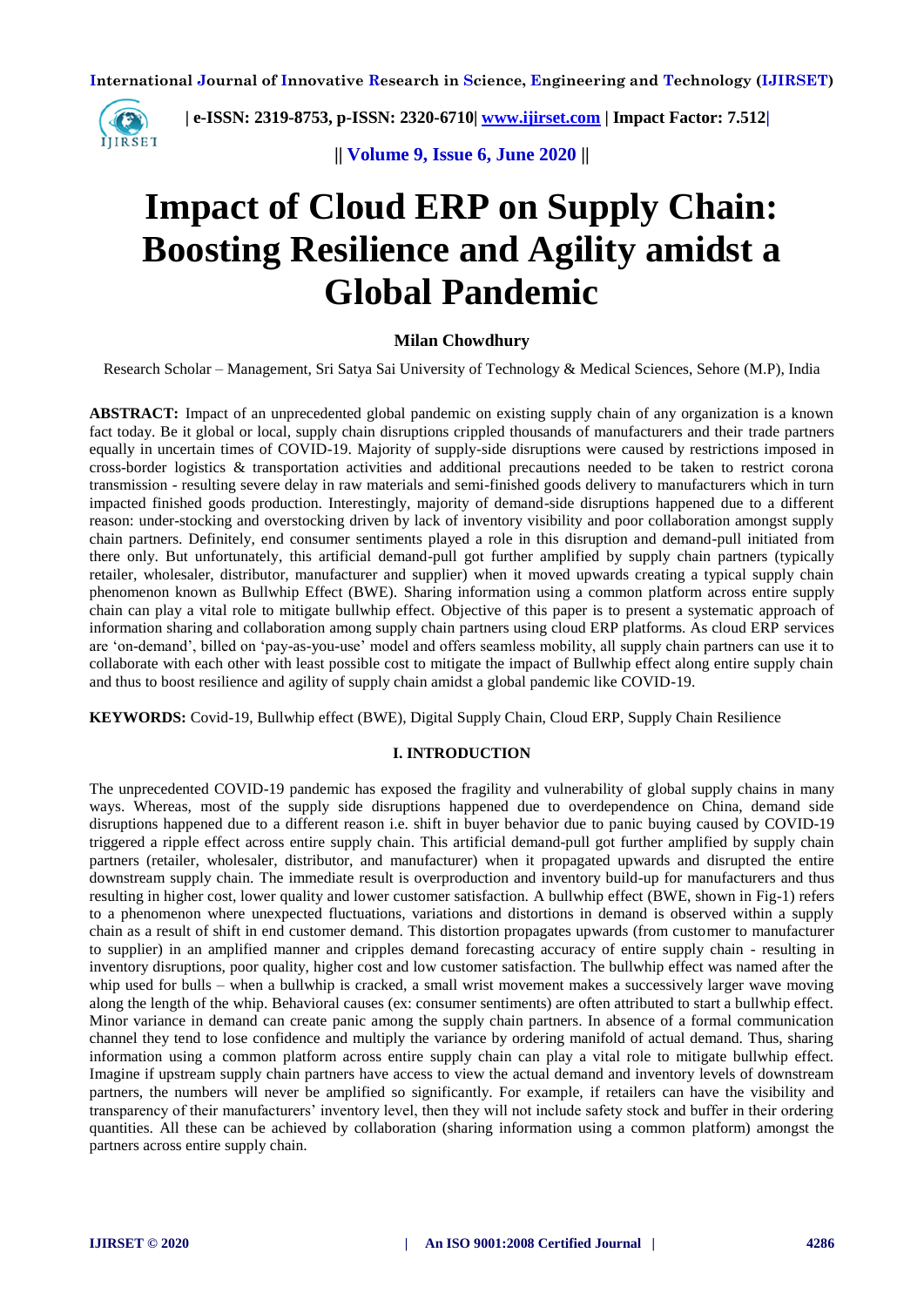

 **| e-ISSN: 2319-8753, p-ISSN: 2320-6710| [www.ijirset.com](http://www.ijirset.com/) | Impact Factor: 7.512|**

**|| Volume 9, Issue 6, June 2020 ||** 



Fig.-1: Demand amplification due to Bullwhip Effect

Many of the FMCG retailers based out of eastern India, at the time of COVID-19 lockdown period complained that even when government is allowing them to stock and sell consumer goods customers are asking for, unfortunately not available with wholesalers or distributors. Which is why once the product becomes available, they are going for higher ordering quantity as they don't have any clear stock visibility of wholesalers or distributors. Thus, even if wholesalers hoard the product for personal profit, no retailer will ever have a clear visibility. This is a classic starting point of a typical Bullwhip effect where every supply chain partner tend to lose confidence on other and further disrupt the supply chain by over ordering.

As already highlighted, sharing information using a common platform across entire supply chain can play a vital role to mitigate bullwhip effect. Imagine if upstream supply chain partners have access to view the actual demand and inventory levels of downstream partners, the numbers will never be amplified so significantly. For example, if retailers can have the visibility and transparency of their manufacturers' inventory level, then they will not include safety stock and buffer in their ordering quantities. All these can be achieved by collaboration (sharing information using a common platform) amongst the partners across entire supply chain. Technology can play a major role to tame bullwhip effect across supply chain enabling reliable communication and collaboration amongst supply chain partners. As we know, cloud computing is an emerging area of information and communication technology (ICT) where service provided by network of remote servers hosted on the internet to store, manage and process data, instead of local server or personal computer. Cloud computing services are cheaper, maintenance-free and flexible for end customer as they are 'ondemand' in nature and charged on 'pay-as-you-use' model. Small businesses (for example, retailers in a supply chain), who have a very low Capex capability can purchase cloud services at low cost. Enterprise Resource Planning software hosted by cloud technology is termed as "Cloud ERP Software". Most cloud service platforms are constructed utilizing virtualization and burden adjusting innovation that enables applications to be conveyed over numerous servers and database resources. This is why cloud ERPs have recently become the most cost effective dependable way to collaborate with supply chain partners. This paper is considering the rollout of cloud ERPs across supply chain as a first step to digital-supply-chain-transformation where cloud based ERP platforms can be used by all supply chain partners to collaborate and share information along supply chain with lowest possible cost. A typical solution here could be a Manufacturer's on-premise Central ERP connected with ERP Cloud platform of supply chain partners (ex: retailer, wholesaler, distributor, manufacturer and supplier) who can collaborate with limited inventory visibility of immediate next sc-partner (Fig-2). A small application in a retailer's smartphone can be used as collaboration tool. As cloud ERP services are 'on-demand', billed on 'pay-as-you-use' model and offers seamless mobility, all supply chain partners can use it to collaborate with each other with least possible cost to mitigate the impact of Bullwhip effect along entire supply chain as a first step towards digitizing supply chain in post COVID-19 world. This technology based collaboration will definitely enhance resilience and agility of any supply chain amidst global pandemics like COVID-19 and mitigate supply chain disruptions in uncertain times.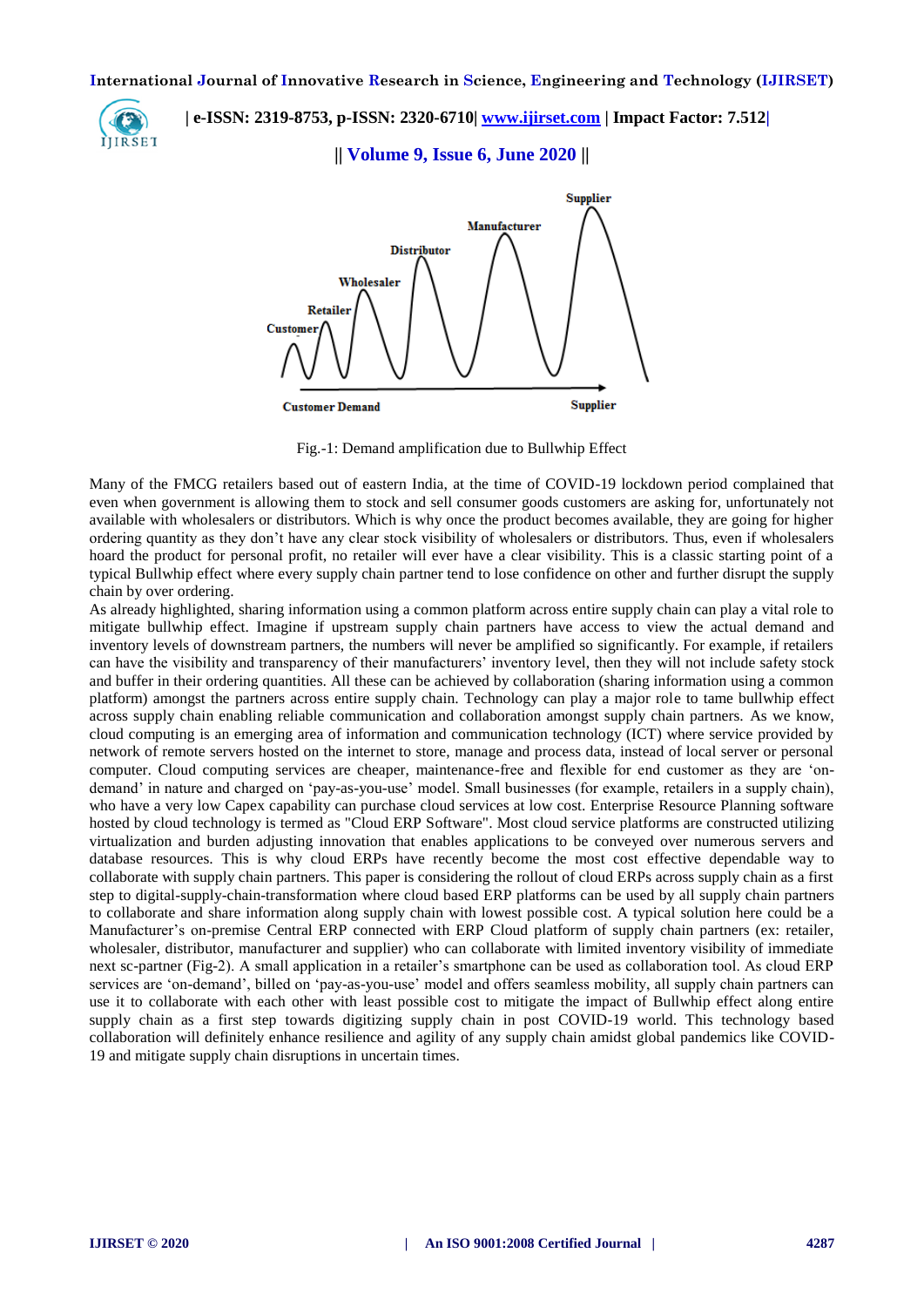

 **| e-ISSN: 2319-8753, p-ISSN: 2320-6710| [www.ijirset.com](http://www.ijirset.com/) | Impact Factor: 7.512|**

**|| Volume 9, Issue 6, June 2020 ||** 



Fig.-2: Proposed Architecture for collaborating supply chain partners with cloud-ERP.

#### **II. LITERATURE REVIEW**

Bullwhip effect (BWE) is a well-known phenomenon in distribution & supply chain management and numerous scholars and researchers have noted it in the past. The concept was first discussed in J.W. Forrester's Industrial Dynamics(1961) as 'Forrester effect'. Forrester was pioneer to introduce the demand variance amplification effect using his industrial dynamics approach. Later, simulation of this phenomenon was prototyped with the famous 'Beer Distribution Game'. [Sterman \(1989\)](https://www.sciencedirect.com/science/article/pii/S0377221715006554#bib0146) published data from the game attributing the amplification to a tendency in which players overlook the inventory-on-order, as cause of amplification. Since 1990s, a large chunk of literature on bullwhip effect and its various interpretations, causes and remedies have emerged and continued to grow. Towill and Naim (1993) further expanded Forrester's work - explored various remedies for mitigating demand amplification including just-in-time (JIT), vendor managed inventory (VMI) etc. Lee, Padmanabhan, and Whang (1997) proposed four causes of bullwhip effect: demand signal processing, price variation, batch ordering and shortage gaming. Geary, Disney, and Towill (2006) described ten principles to reduce the phenomenon. Miragliotta (2006) classified bullwhip research in three focus areas - empirical assessment, causes and remedies with a new taxonomy model. Similar work done by Giard and Sali (2013) who subdivided bullwhip papers in thirteen dimensions.

Contrary to BWE, cloud computing is an emerging concept in information  $\&$  communication technology (ICT) where network of remote computers hosted on the internet are used to store, manage and process data. Though popularization of cloud computing is attributed to Amazon for releasing its first cloud product in 2006, the term was coined as early as in 1996 by Compaq in their internal document. However, many believe that the first use of 'cloud computing' in its modern context happened in August 2006, when the then Google CEO Eric Schmidt introduced the term in a conference. Cloud based ERP platforms started to grow since 2009 and many research literatures attempted to compare benefits of cloud vs. on premise ERP systems. Scavo et al (2012) chalked a comparative analysis between these two forms of ERPs and it was evidently clear that small businesses are benefited more from cloud based ERP platforms. Based on the type of cloud service models, cloud ERPs can be of different types: Public cloud ERP, Private cloud ERP and Hybrid cloud ERP (Arnesen S., 2013). Zadeh et al (2018) confirmed that cloud-based ERP systems are becoming more relevant for small businesses (SMEs) in recent years, mainly due to the possibility of getting started at a low cost and small scale.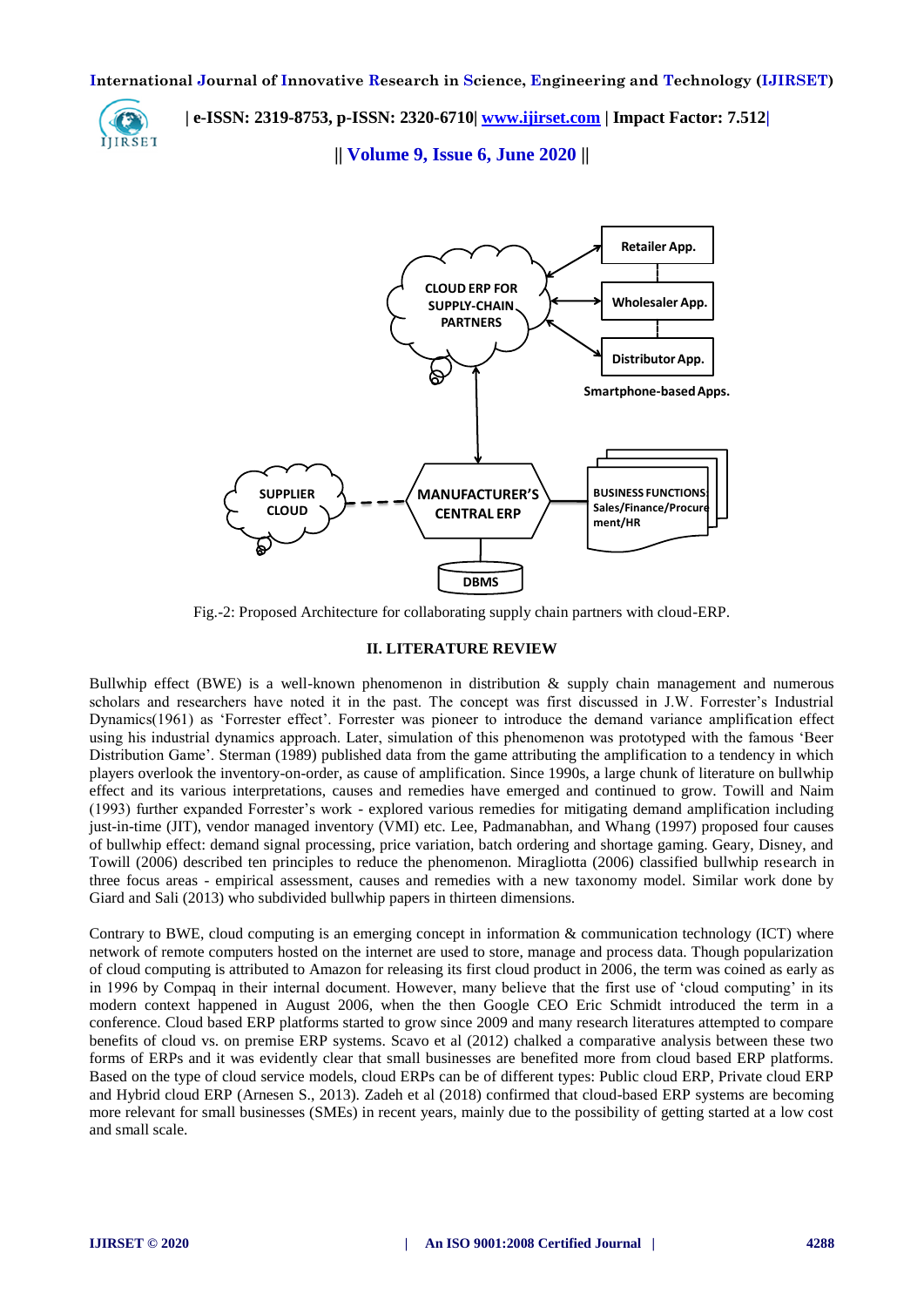

## **| e-ISSN: 2319-8753, p-ISSN: 2320-6710| [www.ijirset.com](http://www.ijirset.com/) | Impact Factor: 7.512|**

## **|| Volume 9, Issue 6, June 2020 ||**

#### **III. EXPERIMENTAL IMPLEMENTATION**

As a part of experimental implementation to demonstrate capability of cloud ERP platforms as a systematic tool for information sharing and collaboration amongst supply chain partners in order to mitigate BWE of entire supply chain a simulation set up was arranged. To replicate a real supply chain (consisting of retailer, wholesaler, distributor, manufacturer and supplier) experiencing bullwhip effect, we have taken help of Beer Distribution Game (1960) set up in an experimental way (Fig.-3). Five volunteers acting as supply chain entities passed demand information upstream with a piece of paper (with numbers written on it) and inventory chips to immediate downstream player to fulfill demand and replenish stock. This way customer demand and product moved through the supply chain without any verbal communication between the partners. There was one shipping delay box in between two partners and objective of each partner was to meet the customer demand without excess inventory or shortage. Obviously, customer demands were pre-determined but not revealed to anyone except the retailer and revealed at regular intervals as the game progresses. Thus, each partner had to decide on ordering quantities based on locally available information. Each partner had to keep in mind a few factors while deciding on ordering quantities. Those include: existing demand, expected demand, current inventory, incoming inventory-in-transit and desired inventory. Each partner tried to reduce the gap between desired and current inventory keeping in mind inventory-in-transits. Therefore, following basic rule was adhered to while ordering:

Orders to be Placed (at time  $T$ ) = Backlog (of  $T-1$ ) + Current Orders (at time T).

If a partner was having enough inventory, he had to ship all the orders to ship and record new inventory.

If a partner was not having enough inventory, he had to ship whatever inventory he had and record the remaining unfilled orders to fill as new backlog. A record sheet was used to record each of the individual partner's Inventory, Backlog and Order Placed quantities. After a few rounds of play, the ordering patterns of SC partners started to exhibit demand amplification (BWE) as per the equation suggested by Chen et al. (2000):

$$
BWE = \frac{Var(Q)}{Var(D)}
$$

Where,  $Var(0)$  is variance of retailer orders and  $Var(D)$  is variance of customer demand.

Idea was to conduct two experiments, record and graphically represent ordered quantities for each to investigate any mitigation in BWE. In first beer game experiment, partners are restricted to any communication except order information pass. In second beer game experiment, partners are allowed to communicate with a cloud based group chat application to update inventory, backlog and order figures after each movement. The detailed experiment has been elaborated in the research paper [11] in Reference section.



Fig.-3: Beer Game set up with partners' position and ordering information flow

#### **IV. ANALYSIS**

Order behavior graphs drawn (Fig.-4) from record sheets of Experiment-1 (without collaboration) Vs. Experiment-2 (with collaboration) showed that BWE amplification ratio at peak has reduced from 1.85 to 1.20 showing mitigation of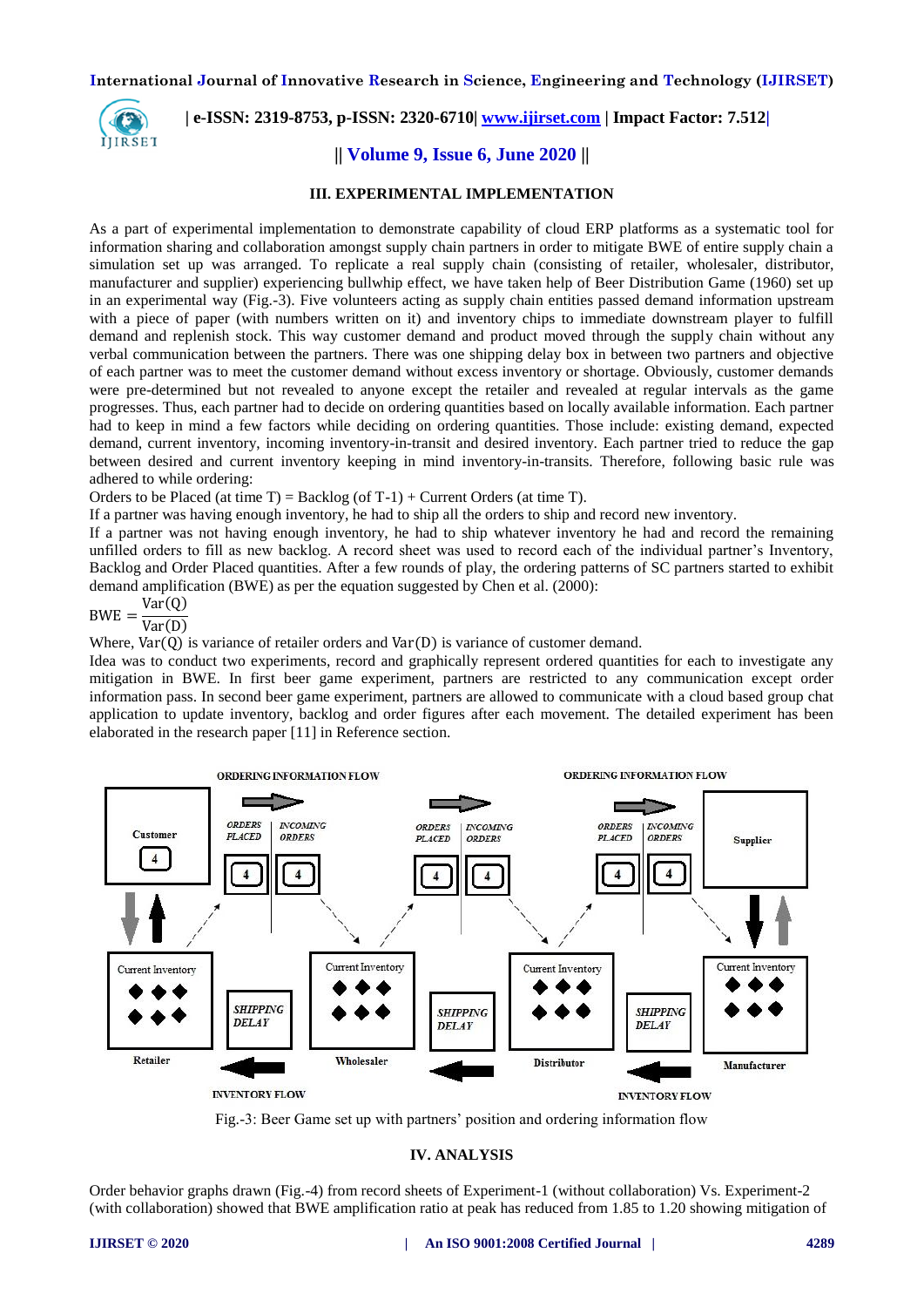

 **| e-ISSN: 2319-8753, p-ISSN: 2320-6710| [www.ijirset.com](http://www.ijirset.com/) | Impact Factor: 7.512|**

## **|| Volume 9, Issue 6, June 2020 ||**

demand amplification across supply chain in second experiment – due to systematic information sharing and collaboration amongst SC partners (through cloud based group chat application). This demonstration of mitigation (of BWE) was based on a Beer Game simulation experiment setup and a cloud based group chat application was used as a basic collaboration platform. More accuracy and complex business objectives can be achieved by using advanced cloud ERP platforms.



Fig.-4: Order behavior comparison charts Experiment-1 Vs. Experiment-2

#### **V. CONCLUSION**

Aim of this paper was to present a systematic approach of information sharing and collaboration among supply chain partners using cloud ERP platforms in order to boost resilience and agility amidst a global pandemic like COVID-19. This demonstration of mitigation (of BWE) was based on a Beer Game simulation experiment setup and a cloud based group chat application was used as a basic collaboration platform. More accuracy and complex business objectives can be achieved by using full-fledged cloud ERP platforms (like: SAP Ariba, Salesforce, C4C etc.) for mitigating BWE in supply chain. On the basis of experimental results we can conclude that real time demand information and inventory visibility problem (and BWE) in a typical supply chain can be addressed with cloud ERPs. As real-time demand information can be shared and collaborated at lowest possible cost through cloud, even small businesses can afford to achieve a sustainable competitive advantage by improving supply chain performance using cloud ERP as a collaboration tool, and thus could boost resilience and agility of supply chain amidst a global pandemic. "Embrace Digital" is going to be the keyword for post-COVID19 supply chain world. Digital supply chain transformations will ensure lowest possible manual intervention, accurate visibility of inventory, paperless transactions, ordering automation and AI enabled demand forecasting to reduce disruptions. Furthermore, in order to enhance resilience and agility of supply chain, collaboration of supply chain partners will always play a major role. Cloud ERPs have the potential to become an effective tool of collaboration with least possible cost, lowest complexity and high availability. This is why Cloud ERPs can help to promote a collaborative-trade-ecosystem which will be key for survival in post COVID19 world.

It is expected this paper has provided basic insights and opened new opportunities for future research in the area of supply chain collaboration with cloud ERPs. This paper may also open up new product development opportunity for cloud ERP software manufacturers and developers, who want to tap this low-cost niche market segment for small scale businesses. As more complex business objectives can be achieved with complex algorithms, entrepreneurs interested to setup their tech startups can take a note of this future business model and work further to make this reality. Saas (Software-as-a-service) products of existing cloud ERP vendors are still costly and unaffordable for many small and